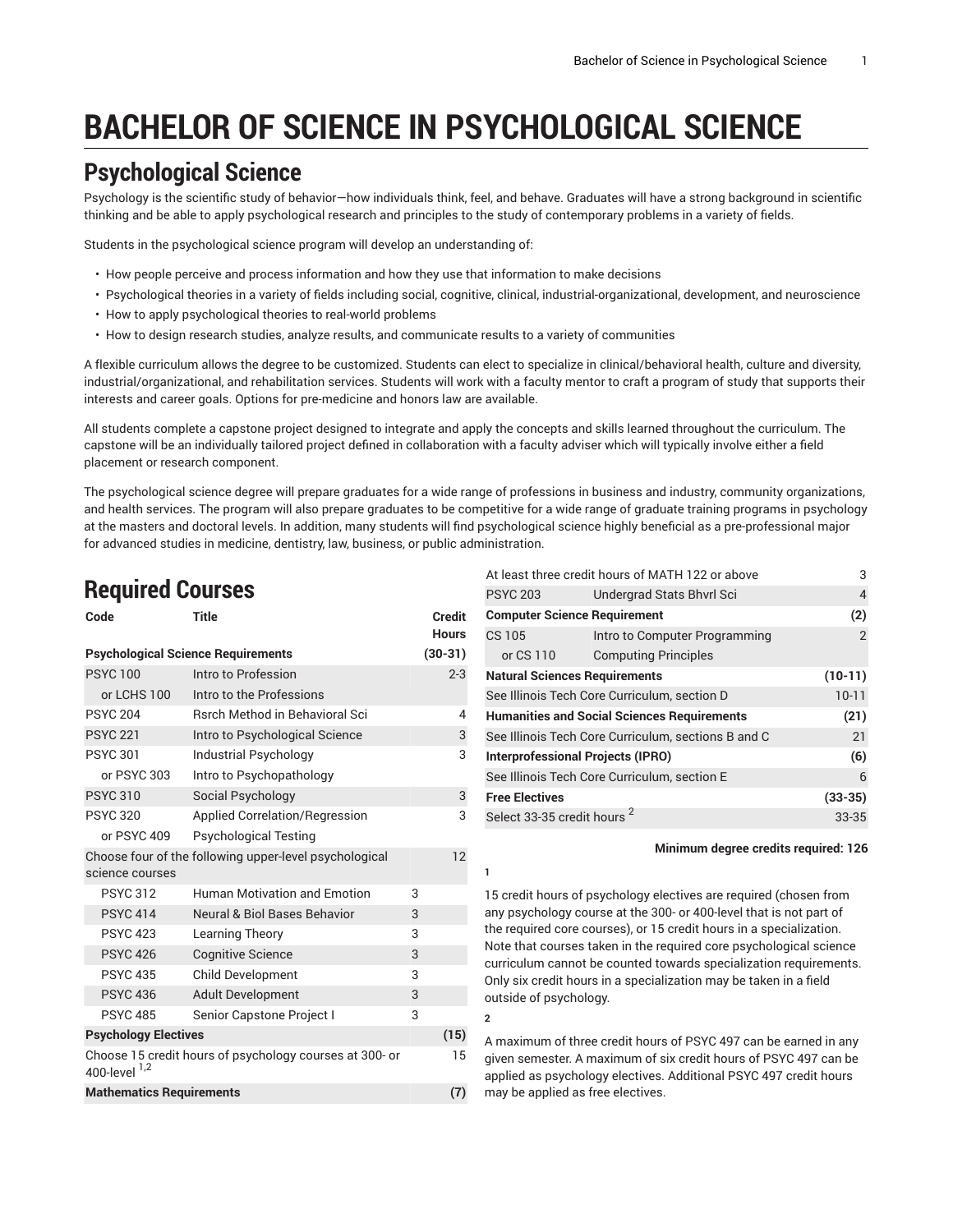# **Bachelor of Science in Psychological Science Curriculum**

|                                  | Year 1                                                |                |
|----------------------------------|-------------------------------------------------------|----------------|
| Semester 1                       | <b>Credit Hours</b><br><b>Credit Hours Semester 2</b> |                |
| PSYC 100 or LCHS 100             | 3 PSYC 301 or 303                                     | 3              |
| <b>PSYC 221</b>                  | 3 Science Elective                                    | 3              |
| Humanities 200-level Course      | 3 Science Lab Elective                                | $\mathbf{1}$   |
| <b>Science Elective</b>          | 3 Social Sciences Elective                            | 3              |
| <b>Science Lab Elective</b>      | 1 Humanities or Social Sciences Elective              | 3              |
| Mathematics Elective             | 3 Free Elective                                       | 3              |
|                                  | 16                                                    | 16             |
|                                  | Year <sub>2</sub>                                     |                |
| Semester 1                       | <b>Credit Hours Semester 2</b><br><b>Credit Hours</b> |                |
| <b>PSYC 203</b>                  | 4 PSYC 204                                            | 4              |
| <b>PSYC 310</b>                  | 3 Social Sciences Elective (300+)                     | 3              |
| <b>Science Elective</b>          | 3 Social Sciences Elective (300+)                     | 3              |
| Humanities Elective (300+)       | 3 Free Elective                                       | 3              |
| Humanities Elective (300+)       | 3 Free Elective                                       | 3              |
|                                  | 16                                                    | 16             |
|                                  | Year <sub>3</sub>                                     |                |
| Semester 1                       | <b>Credit Hours Semester 2</b><br><b>Credit Hours</b> |                |
| PSYC 320 or 409                  | 3 PSYC 435 or 436                                     | 3              |
| <b>PSYC 414</b>                  | 3 Psychology Elective <sup>2</sup>                    | 3              |
| Psychology Elective <sup>2</sup> | 3 CS 105 or 110                                       | $\overline{2}$ |
| <b>Free Elective</b>             | 3 IPRO Elective I                                     | 3              |
| <b>Free Elective</b>             | 3 Free Elective                                       | 3              |
|                                  | <b>Free Elective</b>                                  | 3              |
|                                  | 15                                                    | 17             |
|                                  | Year 4                                                |                |
| Semester 1                       | <b>Credit Hours Semester 2</b><br><b>Credit Hours</b> |                |
| PSYC 312, 423, or 426            | 3 Psychology Elective <sup>2</sup>                    | 3              |
| <b>PSYC 485<sup>3</sup></b>      | 3 Psychology Elective <sup>2</sup>                    | 3              |
| Psychology Elective <sup>2</sup> | 3 IPRO Elective                                       | 3              |
| <b>Free Elective</b>             | 3 Free Elective                                       | 3              |
| <b>Free Elective</b>             | 3 Free Elective                                       | 3              |
|                                  | 15                                                    | 15             |

Total Credit Hours: 126

**1**

At least three credit hours of MATH 122 or above.

**2**

15 credit hours of psychology electives are required (chosen from any psychology course at the 300- or 400-level that is not part of the required core courses), or 15 credit hours in a specialization. Note that courses taken in the required core psychological science curriculum cannot be counted towards specialization requirements. Only six credit hours in a specialization may be taken in a field outside of psychology.

**3**

Capstone project must be approved by adviser.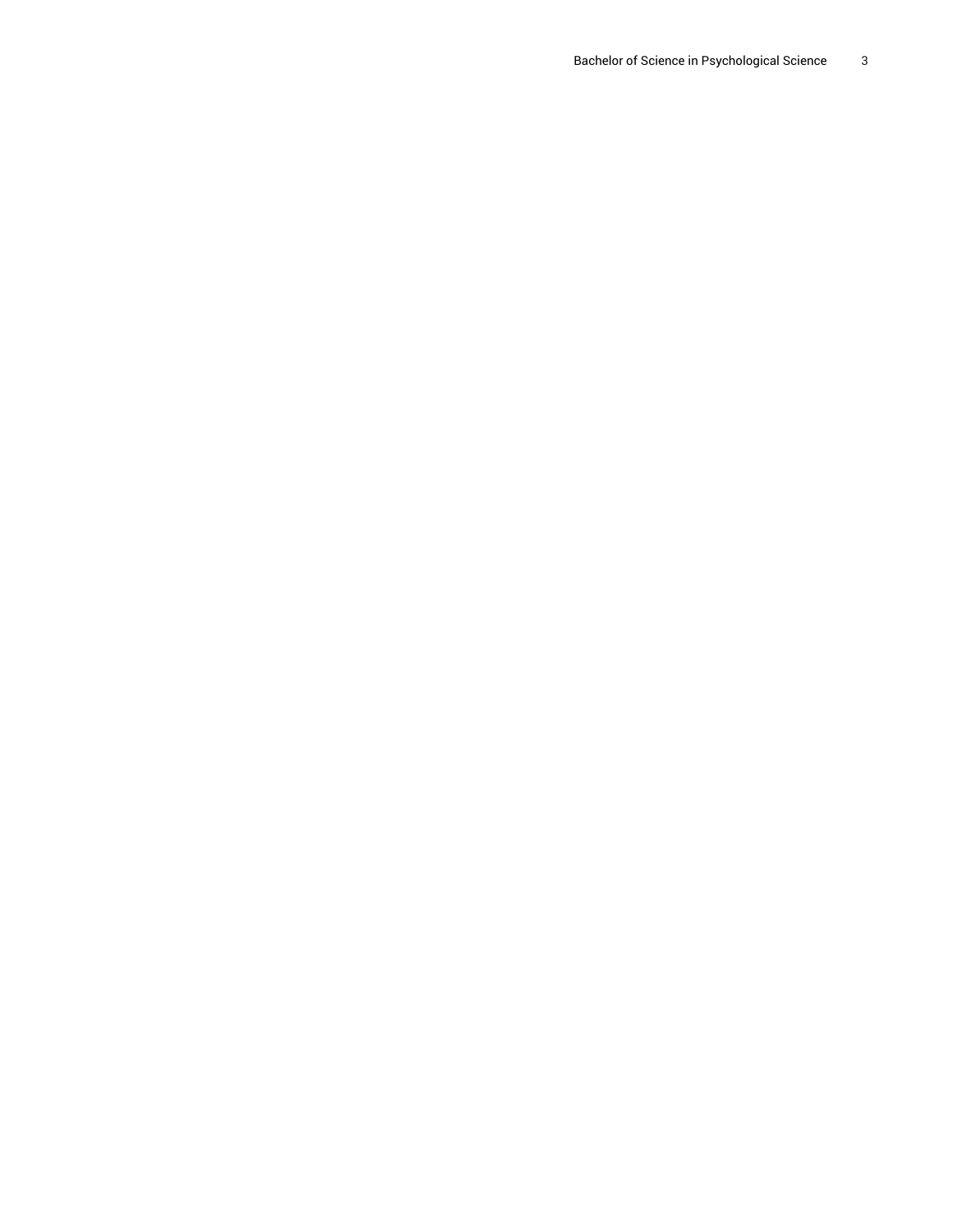# **Psychological Science Specializations**

### **Clinical/Behavioral Health Psychology**

A minimum of 15 credit hours is required for this specialization. Note that courses taken in the required core psychological science curriculum cannot be counted towards specialization requirements. Only six credit hours in a specialization may be taken in a field outside of psychology.

| Code                                     | Title                                 |   | <b>Credit Hours</b> |
|------------------------------------------|---------------------------------------|---|---------------------|
| <b>PSYC 303</b>                          | Intro to Psychopathology              |   | 3                   |
| <b>PSYC 330</b>                          | Health Psychology                     |   | 3                   |
| Select three courses from the following: |                                       |   | 9                   |
| <b>PSYC 360</b>                          | Clinical Psy: Assess/Treatment        | 3 |                     |
| <b>PSYC 435</b>                          | <b>Child Development</b>              | 3 |                     |
| <b>PSYC 436</b>                          | <b>Adult Development</b>              | 3 |                     |
| <b>PSYC 460</b>                          | <b>Child and Adolescent Disorders</b> | 3 |                     |
| <b>PSYC 465</b>                          | Behavior Change Principle/Prac        | 3 |                     |

### **Culture and Diversity**

A minimum of 15 credit hours is required for this specialization. Note that courses taken in the required core psychological science curriculum cannot be counted towards specialization requirements. Only six credit hours in a specialization may be taken in a field outside of psychology.

| Code                                    | <b>Title</b>                   | <b>Credit Hours</b> |
|-----------------------------------------|--------------------------------|---------------------|
| Select five courses from the following: |                                | 15                  |
| <b>PSYC 350</b>                         | Prejudice and Stigma           | 3                   |
| <b>PSYC 355</b>                         | Cross-Cultural Psychology      | 3                   |
| <b>PSYC 411</b>                         | Medcl Aspects of Dsblng Cond   | 3                   |
| <b>PSYC 412</b>                         | Multicultural/Psychosocial Iss | 3                   |
| <b>SSCI 220</b>                         | Global Chicago                 | 3                   |
| <b>SSCI 321</b>                         | Social Inequality              | 3                   |
| <b>SSCI 323</b>                         | Problems of Multi-Ethnic/Relig | 3                   |

### **Industrial/Organizational Psychology**

A minimum of 15 credit hours is required for this specialization. Note that courses taken in the required core psychological science curriculum cannot be counted towards specialization requirements. Only six credit hours in a specialization may be taken in a field outside of psychology.

| Code                                    | Title                          | <b>Credit Hours</b> |
|-----------------------------------------|--------------------------------|---------------------|
| <b>PSYC 301</b>                         | <b>Industrial Psychology</b>   | 3                   |
| Select four courses from the following: |                                | 12                  |
| <b>PSYC 320</b>                         | Applied Correlation/Regression | 3                   |
| <b>PSYC 355</b>                         | Cross-Cultural Psychology      | 3                   |
| <b>PSYC 409</b>                         | <b>Psychological Testing</b>   | 3                   |
| <b>PSYC 455</b>                         | Dev and Eval of Traing Orgs    | 3                   |
| <b>PSYC 481</b>                         | Group&Leadership at Work       | 3                   |